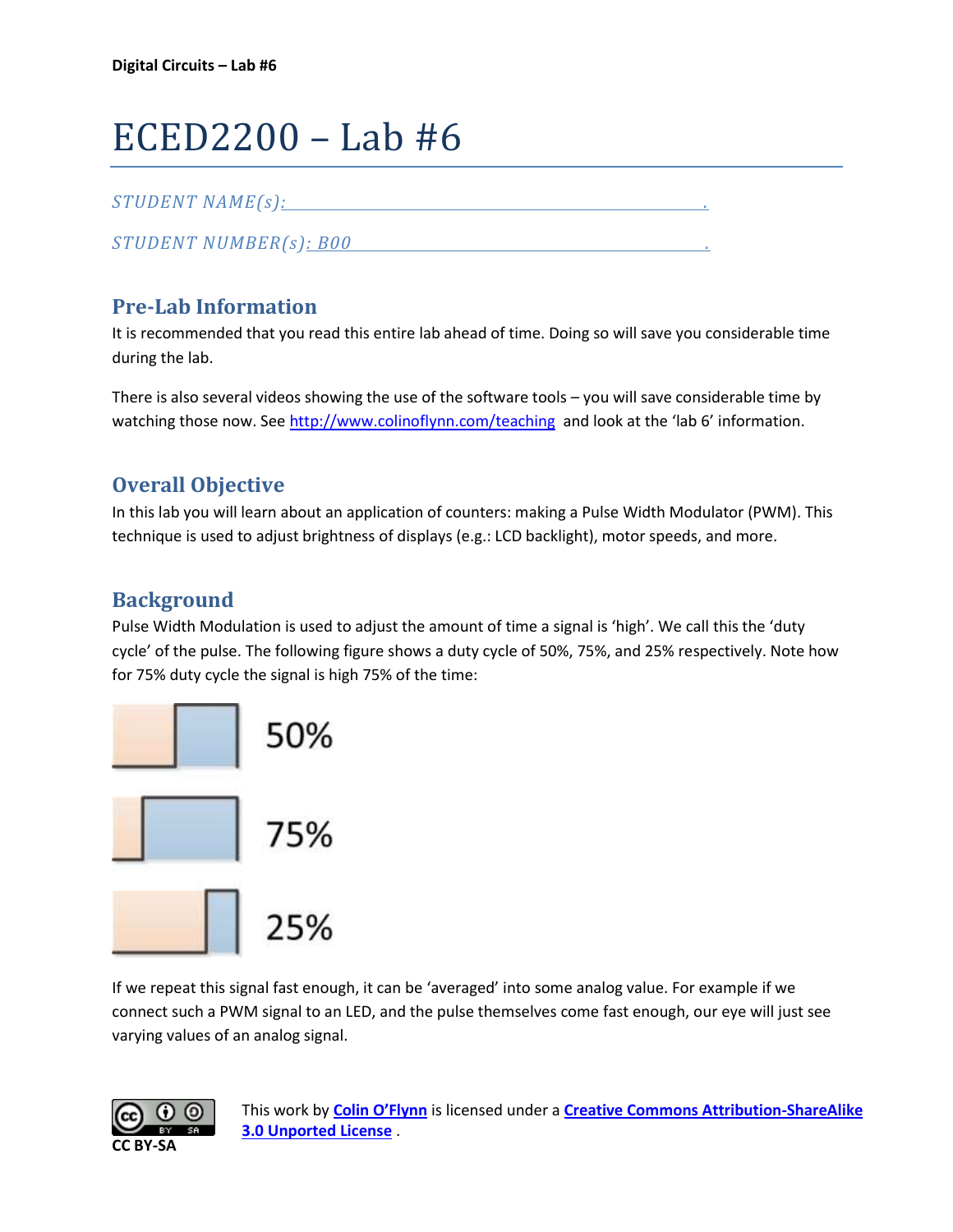We will be constructing a 4-bit PWM signal. We can construct a PWM by the following method:



The 4-bit counter continuously counts up. When the value of the constant is greater than the current count value, it means the output of the comparator will be 'low'. The following shows the count sequence, constant, and output for a single round:

| <b>4-bit Counter</b> | <b>Constant Value</b> | <b>Comparator Output</b> |  |
|----------------------|-----------------------|--------------------------|--|
| 0                    | 4                     | 0                        |  |
| 1                    | 4                     | 0                        |  |
| $\overline{2}$       | 4                     | 0                        |  |
| 3                    | 4                     | 0                        |  |
| 4                    | 4                     | 0                        |  |
| 5                    | 4                     | 1                        |  |
| 6                    | 4                     | 1                        |  |
| 7                    | 4                     | $\mathbf{1}$             |  |
| 8                    | 4                     | 1                        |  |
| 9                    | 4                     | 1                        |  |
| 10                   | 4                     | 1                        |  |
| 11                   | 4                     | 1                        |  |
| 12                   | 4                     | 1                        |  |
| 13                   | 4                     | 1                        |  |
| 14                   | 4                     | 1                        |  |
| 15                   | 4                     | $\mathbf{1}$             |  |

You can see how adjusting the constant value will adjust the length of time the value is high for. You will be implementing two versions of the PWM counter – one you control this output high time, and one it is automatically adjusted.

## **Deliverables**

You will work in groups of 2 for this lab. Each group must deliver a lab report; the format for it is described separately.



This work by **[Colin O'Flynn](http://www.newae.com/)** is licensed under a **[Creative Commons Attribution-ShareAlike](http://creativecommons.org/licenses/by-sa/3.0/)  [3.0 Unported License](http://creativecommons.org/licenses/by-sa/3.0/)** .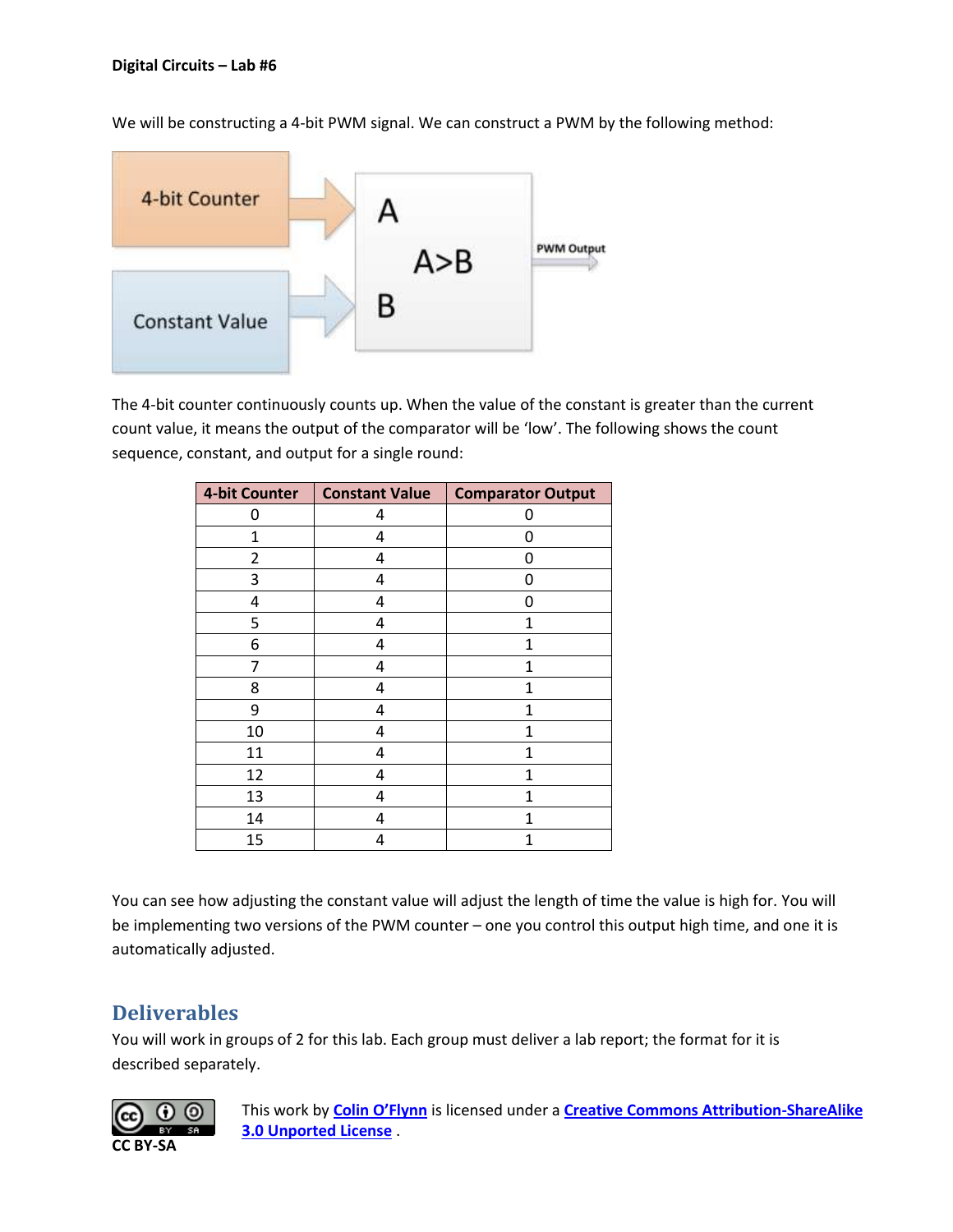## **Required Materials**

- Computer with Xilinx ISE 13.2 Webpack installed.
	- o All computers in the lab have this installed.
	- $\circ$  This is free software so you can install on your own computer if you wish, you can download it from<http://www.xilinx.com/support/download/index.htm>- select '13.2' on the side. The file is very large so you may wish to download at school, and you are required to register to license it.
- Example project file DigitalTrainer\_Simple.ZIP
	- o This file contains an environment which is already setup for your lab.
- Digital Trainer Board

## **Procedure**

#### **Part 1-A**

- 1. Download DigitalTrainer\_Simple.zip from one of these locations:
	- a. [www.colinoflynn.com/teaching](http://www.colinoflynn.com/teaching) under the ECED2200 lab #6.
- 2. Unzip this somewhere.
- 3. Open the DigitalTrainer\_Simple.xise
- 4. Open io connections.sch
- 5. Draw the following circuit. The CB4CE part is found under 'counters', and the 'COMPM4' part is found under 'Comparators'**. Be sure to place a CB4CE and NOT a CD4CE**.

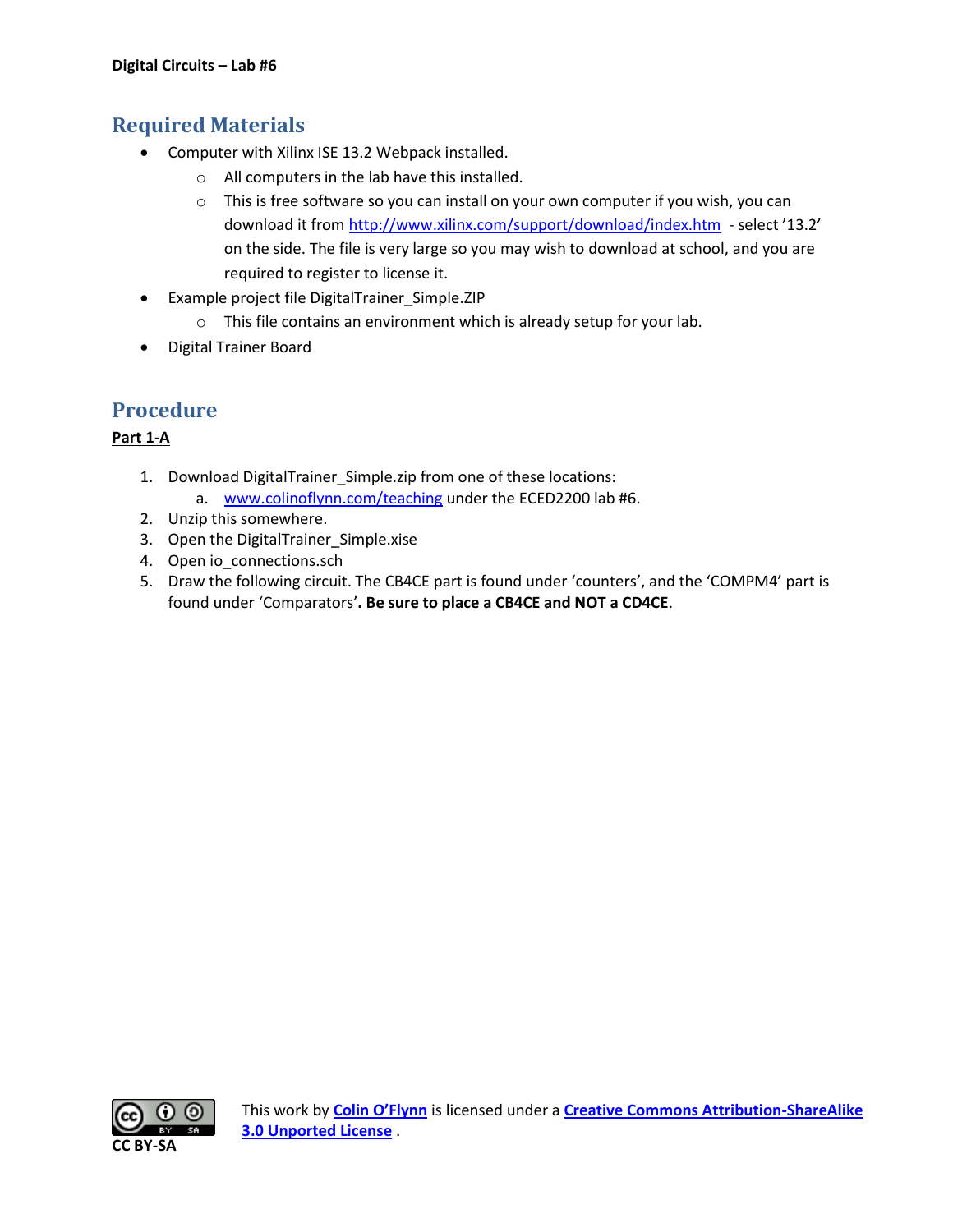



This work by **[Colin O'Flynn](http://www.newae.com/)** is licensed under a **[Creative Commons Attribution-ShareAlike](http://creativecommons.org/licenses/by-sa/3.0/)  [3.0 Unported License](http://creativecommons.org/licenses/by-sa/3.0/)** .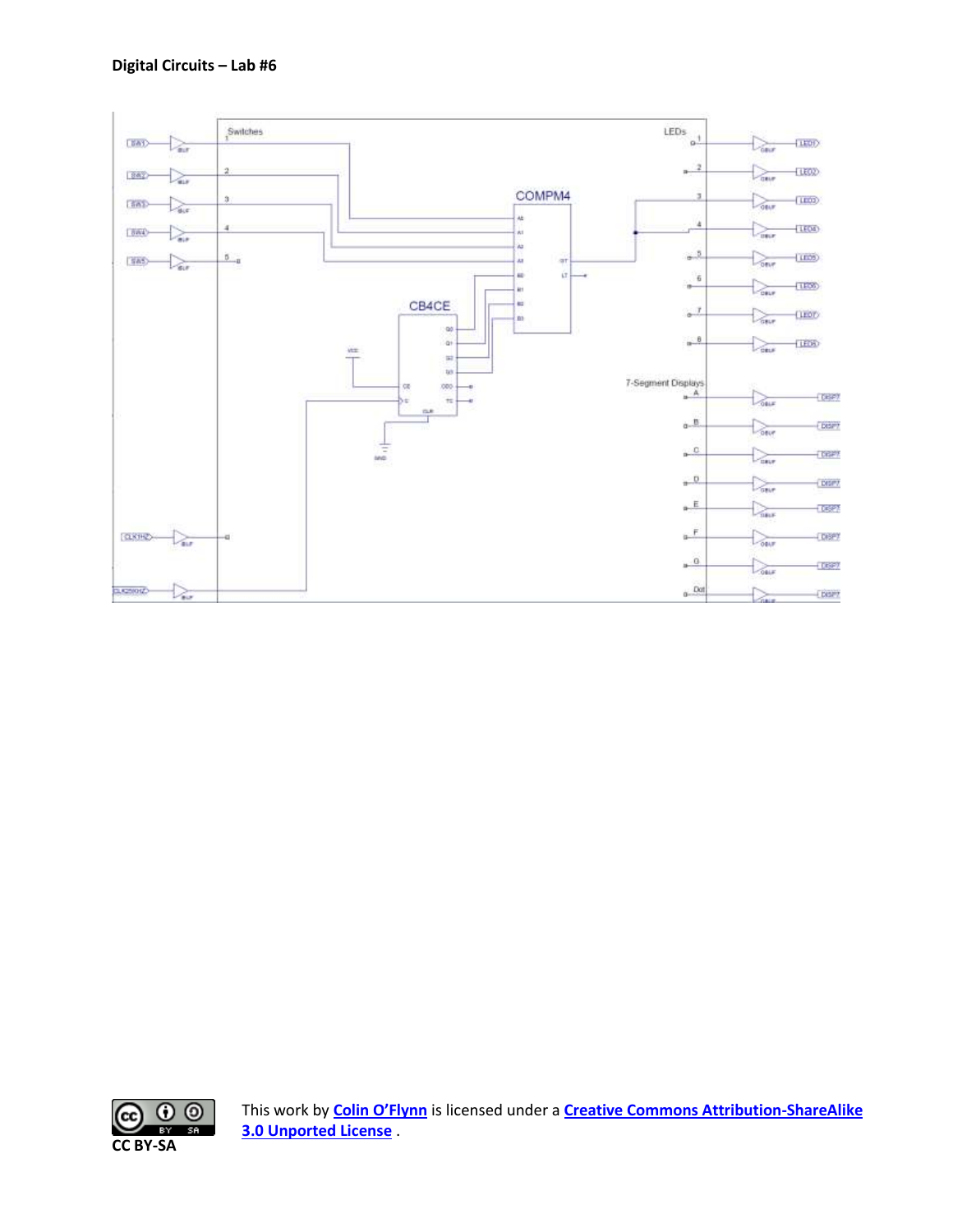6. As before, save and close the schematic, then double-click the 'Implement Design' process:



- 7. You should get green Check-marks beside 'Generate Programming File':
	- **ED** Implement Design **EXA** Synthesize - XST **DO** Fit **(2)** Generate Programming File 中國 **Configure Target Device**
- 8. Plug in your Digital Explorer board.
- 



10. Adjust the switch includes, and note what is happening to the LED brightness. Complete observations part 1-A.

#### **PART 1-B**

11. Modify the circuit by placing another CB4CE part down, and also using both the 'Greater Than' (GT) and 'Less Than' (LT) outputs:

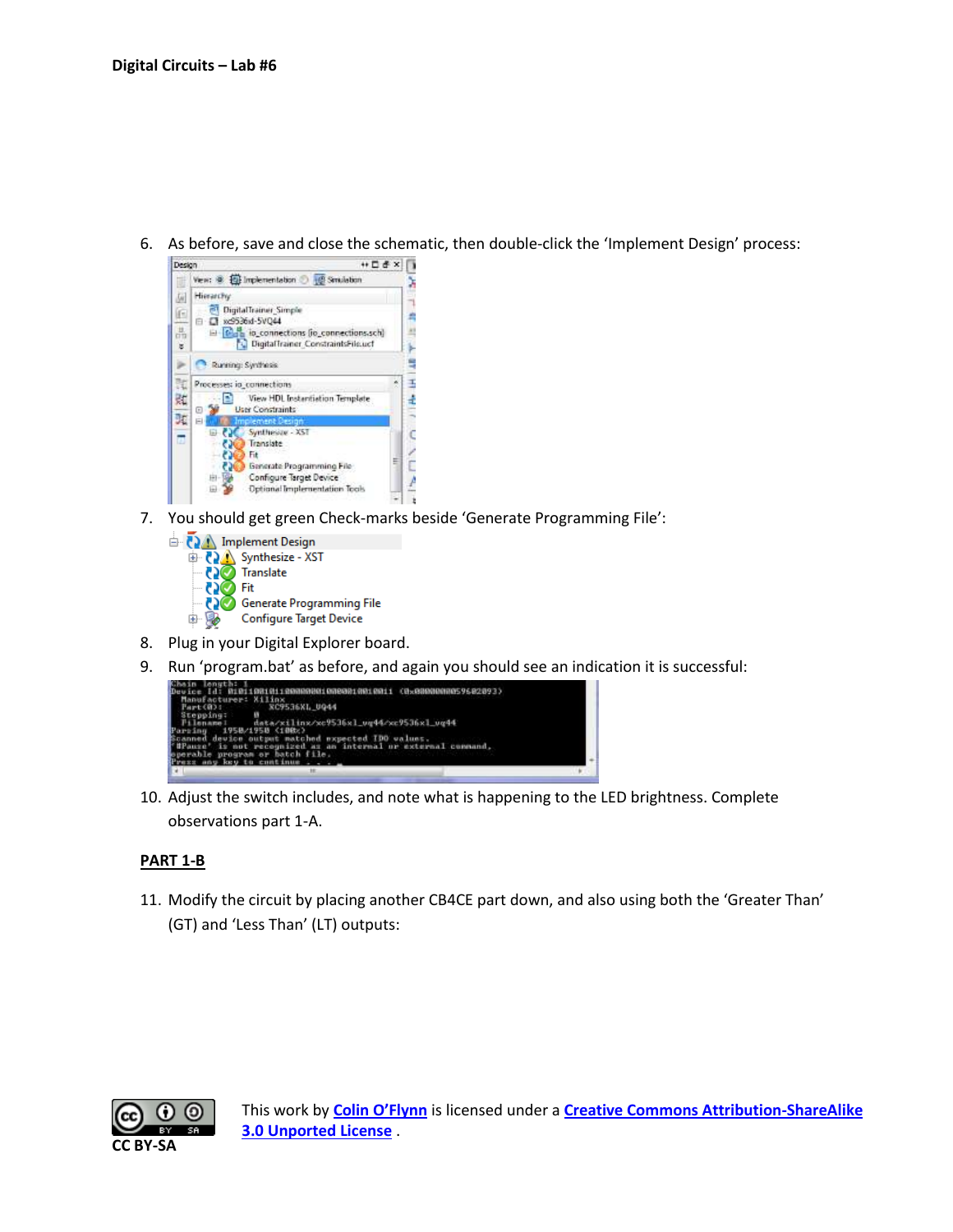

Note how the 25KHz clock is driving the PWM counter still, but another counter clocked at 1 Hz will be driving the PWM comparison value. In addition two PWM outputs are generated.

- 12. Repeat steps 6-9.
- 13. Complete Part 1-B of the observations.

### **Observations**

#### **Part 1-A: Manual PWM**

**Q1)** Fill in the following table. Note that the brightness of the LED is subjective, thus I don't expect everyone to have the same answers for the 50% brightness level.

| Setting of Input Switches |                 |                 |     | <b>LED Brightness</b><br>(Approximately) |
|---------------------------|-----------------|-----------------|-----|------------------------------------------|
| SW <sub>1</sub>           | SW <sub>2</sub> | SW <sub>3</sub> | SW4 |                                          |
|                           |                 |                 |     | 0%                                       |
|                           |                 |                 |     | 50%                                      |
|                           |                 |                 |     | 100%                                     |